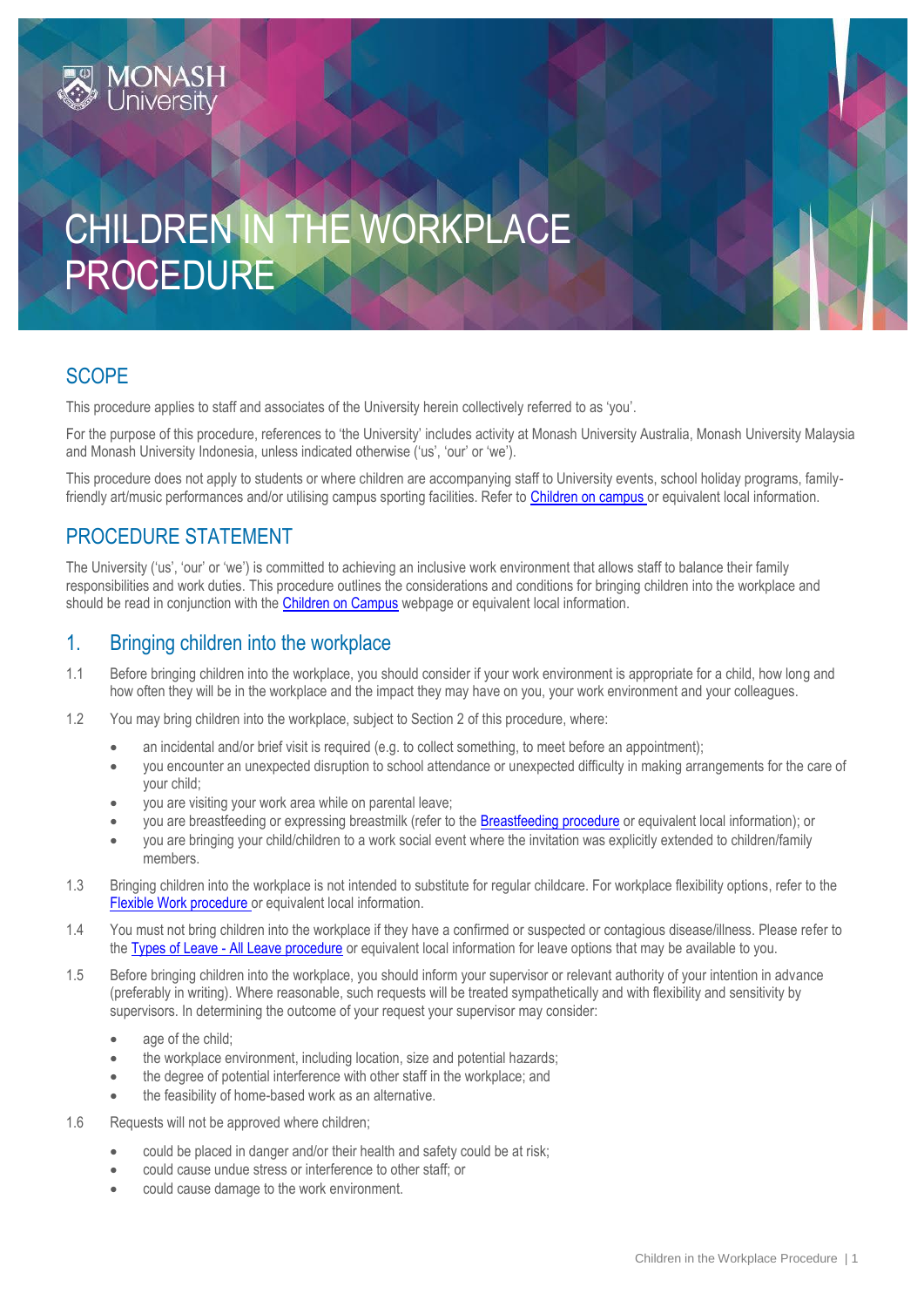#### 2. Conditions while children are in the workplace

- 2.1 You should be considerate of the impact children may have on colleagues in your work area and inform them of the arrangement as appropriate.
- 2.2 Where appropriate, we recommend you familiarise yourself with the location o[f parenting rooms](https://www.monash.edu/childcare/parenting-rooms) or equivalent local facilities across Monash. These rooms provide a dedicated space for feeding, breastfeeding, expressing milk, baby changing and soothing.
- 2.3 You must directly supervise children brought into the workplace at all times and are responsible for all aspects of their behaviour and safety.
- 2.4 If your child engages with any University information technology resources, you are responsible for ensuring their information technology usage is in accordance with the University's [Information Technology Acceptable Use procedure.](https://publicpolicydms.monash.edu/Monash/documents/1909268)
- 2.5 Children brought into the workplace must not perform work under any circumstances.
- 2.6 Children are not permitted in areas (even if accompanied by an adult) where there are safety hazards, including (but not limited to):
	- laboratories or clinical areas;
	- dark rooms:
	- workshops:
	- plant rooms:
	- commercial food preparation areas;
	- construction areas;
	- printing or maintenance workshops;
	- areas where chemicals are stored;
	- areas where machinery is used; or
	- any other areas designated to be hazardous by the local Occupational [Health and Safety Committee.](https://www.monash.edu/ohs/OHS-structure-responsibilities/local-ohs-committee-chairpersons)
- 2.7 Children may accompany you to Monash facilities outside your immediate work area, subject to particular regulations relating to the hazardous areas mentioned above. You must ensure that children do not unreasonably inconvenience other users of these facilities. Refer t[o Children on campus](https://www.monash.edu/ohs/info-docs/safety-topics/events-and-people/children-on-campus) or equivalent local information for assistance.
- 2.8 We may direct you to remove a child from the workplace where:
	- we believe their health and safety or the health and safety of others is at risk or;
	- their behaviour is disruptive or:
	- their presence is deemed inappropriate.
- 2.9 Where a child is unsupervised and/or in distress and you cannot be reasonably located, your local Safety Officer or [University](https://www.monash.edu/students/safety-security/security/contacts)  [Security](https://www.monash.edu/students/safety-security/security/contacts) may be contacted for assistance.

#### 3. Dispute resolution

3.1 We encourage you to attempt to resolve any issues or concerns related to bringing children into the workplace with your supervisor. Your HR Business Partner or local HR Officer may be contacted to assist where required.

#### 4. Breach of procedure

4.1 The University treats any breach of policies or procedures seriously. The University encourages reporting of concerns about noncompliance and manages compliance in accordance with the applicabl[e Enterprise Agreement,](https://www.monash.edu/current-enterprise-agreements/home) relevant instrument of appointment and/or applicable contract terms. A failure to comply with policies, procedures and schedules may result in action by the University. Such action may include disciplinary and other action up to and including potential termination of employment for employees and cessation of other engagements for other persons.